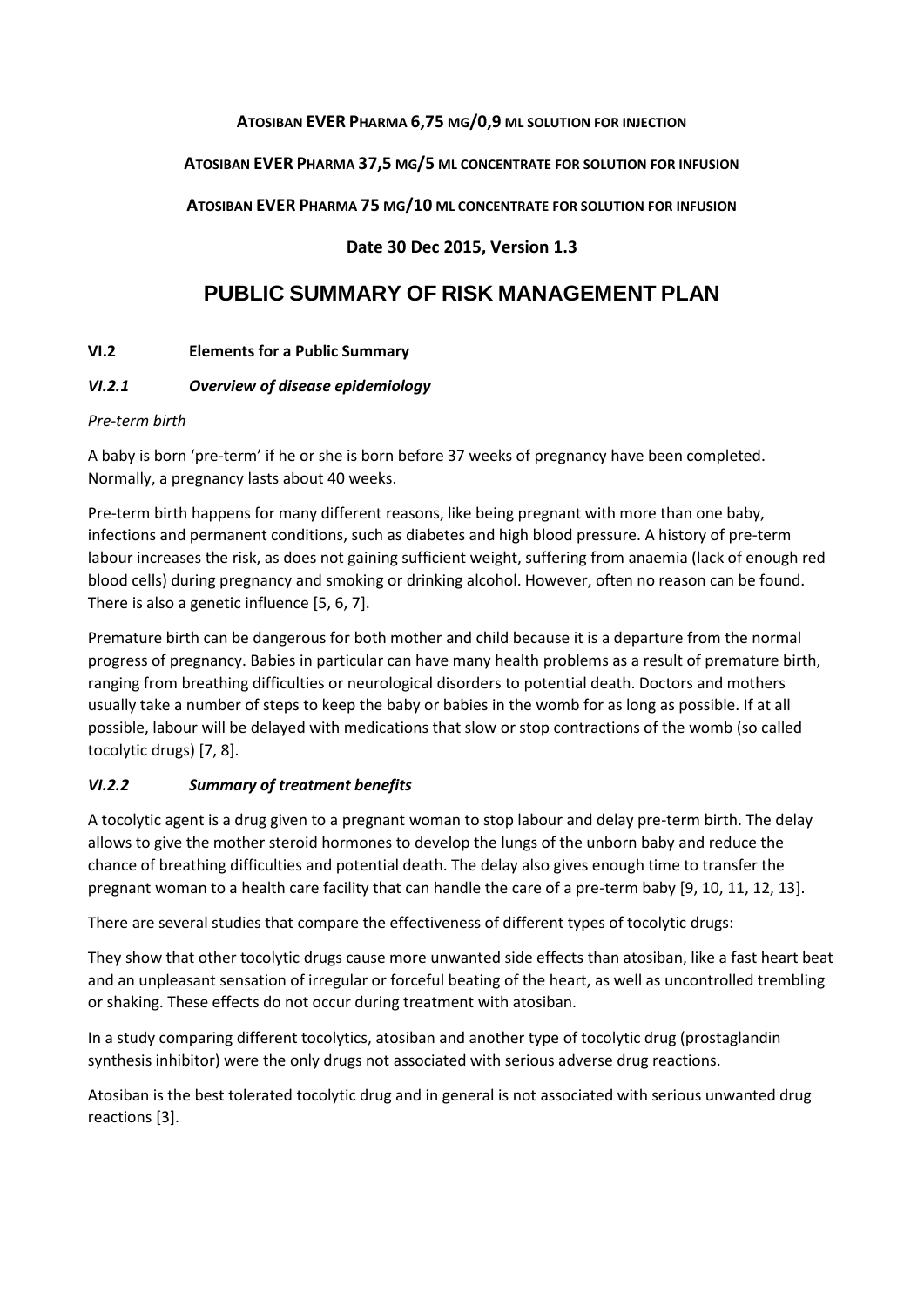### *VI.2.3 Unknowns relating to treatment benefits*

#### *Patients with liver problems*

There is no experience with atosiban treatment in patients with liver problems. In patients with liver problems, atosiban should be used with caution.

#### *Patients with kidney problems*

There is no experience with atosiban treatment in patients with kidney problems. Adjusting the dose is not likely to be needed, as only a small amount of atosiban is eliminated with the urine.

#### *Women less than 18 years old*

Atosiban EVER Pharma has not been studied in pregnant women less than 18 years old. Atosiban EVER Pharma is not intended for use in women less than 18 years of age.

## *Interaction with other medicines that can delay the birth of the baby , antibiotics and medicines that lower the blood pressure*

When used in combination with other medicines that can delay the birth of the baby, adverse reactions like shortness of breath or accumulation of fluid in the lungs are possible.

There is not enough experience with atosiban treatment in patients treated with antibiotics and medicines that lower the blood pressure.

#### *Multiple pregnancies*

There is no experience with atosiban treatment in patients with multiple pregnancies.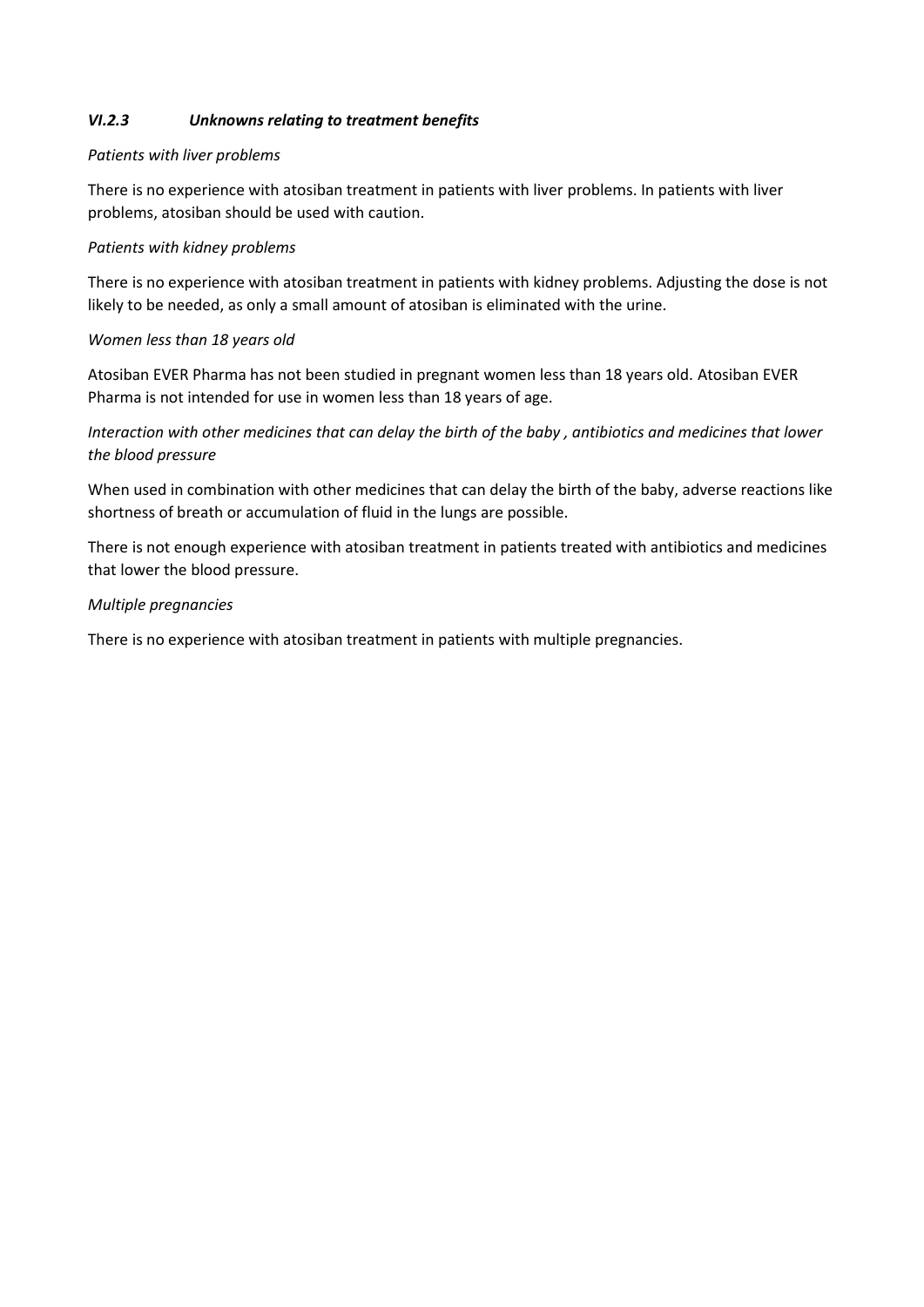# *VI.2.4 Summary of safety concerns*

# **Important identified risk**

| <b>Risk</b>                                                                                         | What is known                                                                                                                                                                                                                                                                                                  | Preventability                                                                                                                                                                                                                            |
|-----------------------------------------------------------------------------------------------------|----------------------------------------------------------------------------------------------------------------------------------------------------------------------------------------------------------------------------------------------------------------------------------------------------------------|-------------------------------------------------------------------------------------------------------------------------------------------------------------------------------------------------------------------------------------------|
| Shortness of breath and<br>accumulation of fluid in the lungs<br>(dyspnoea and pulmonary<br>oedema) | Caution is needed if the mother<br>is pregnant with more than one<br>baby and/or is given other<br>medicines that can delay the<br>birth of the baby, such as<br>medicines used for high blood<br>pressure. This may increase the<br>risk of shortness of breath and<br>accumulation of fluid in the<br>lungs. | Yes, by using Atosiban EVER<br>Pharma with care if the mother is<br>pregnant with more than one<br>baby and/or is given other<br>medicines that can delay the<br>birth of the baby, such as<br>medicines used for high blood<br>pressure. |

# **Important potential risk**

| <b>Risk</b>                                                | What is known                                                                                                                                                                                                                                                              | Preventability                                                                                                                                 |
|------------------------------------------------------------|----------------------------------------------------------------------------------------------------------------------------------------------------------------------------------------------------------------------------------------------------------------------------|------------------------------------------------------------------------------------------------------------------------------------------------|
| Harm to the unborn<br>(fetal harm)                         | There are no known side effects<br>on the unborn or new-born baby.<br>It is not known if there might be<br>any side effects on the unborn if<br>the drug is administered during<br>the very beginning of the<br>pregnancy.                                                 | Yes, by using Atosiban EVER<br>Pharma only when pre-term<br>pregnancy has been diagnosed<br>between 24 and 33 completed<br>weeks of pregnancy. |
| Use of the drug for an<br>unapproved reason<br>(off label) | Atosiban is sometimes used<br>although pregnancy week 24 is<br>not completed.                                                                                                                                                                                              | Yes, by using Atosiban EVER<br>Pharma only when pre-term<br>pregnancy has been diagnosed<br>between 24 and 33 completed<br>weeks of pregnancy. |
| Urinary tract infection                                    | There is currently not enough<br>evidence that atosiban might<br>cause urinary tract infection.<br>However, urinary tract infections<br>are known to cause pre-term<br>birth and this might be the<br>reason that urinary tract<br>infections are linked with<br>atosiban. | Unknown                                                                                                                                        |
| <b>Medication error</b>                                    | <b>EVER Neuro Pharma introduced</b><br>an additional strength, i.e.<br>Atosiban EVER Pharma 75 mg/10                                                                                                                                                                       | Unknown                                                                                                                                        |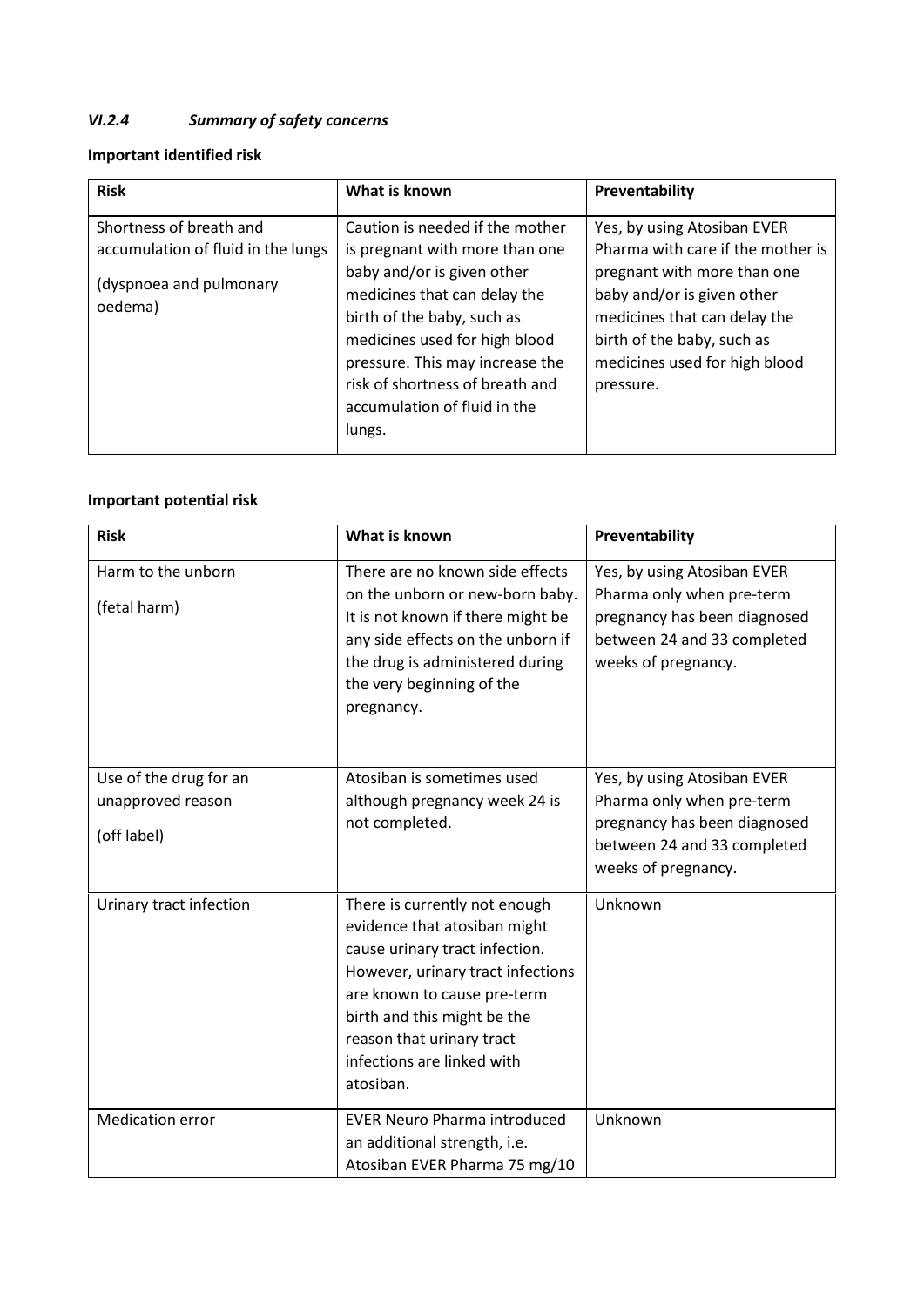| <b>Risk</b> | What is known                       | Preventability |
|-------------|-------------------------------------|----------------|
|             | ml concentrate for solution for     |                |
|             | infusion, containing the same       |                |
|             | concentration of atosiban as        |                |
|             | Atosiban EVER Pharma 37.5           |                |
|             | mg/5 ml concentrate for solution    |                |
|             | for infusion - each ml of solution  |                |
|             | contains 7.5 mg atosiban.           |                |
|             | As the 75 mg/10 ml strength is      |                |
|             | not available with the originator   |                |
|             | product there is a potential risk   |                |
|             | that, by mistake, two vials of      |                |
|             | Atosiban EVER Pharma 75 mg/10       |                |
|             | ml concentrate for solution for     |                |
|             | infusion are used to prepare the    |                |
|             | intravenous infusion solution as    |                |
|             | it is necessary with the originator |                |
|             | product that contains 37.5 mg/5     |                |
|             | ml of atosiban.                     |                |
|             |                                     |                |

# **Missing information**

| <b>Risk</b>                                                                                                                             | What is known                                                                                                                                                                                                                                                                                                                              |
|-----------------------------------------------------------------------------------------------------------------------------------------|--------------------------------------------------------------------------------------------------------------------------------------------------------------------------------------------------------------------------------------------------------------------------------------------------------------------------------------------|
| Limited information on use in<br>patients with liver problems.                                                                          | There is no experience with atosiban treatment in patients with liver<br>problems. In patients with liver problems, atosiban should be used<br>with caution.                                                                                                                                                                               |
| Limited information on use in<br>patients with kidney problems.                                                                         | There is no experience with atosiban treatment in patients with<br>kidney problems. Adjusting the dose is not likely to be needed, as<br>only a small amount of atosiban is eliminated with the urine.                                                                                                                                     |
| Women less than 18 years old                                                                                                            | Atosiban EVER Pharma has not been studied in pregnant women less<br>than 18 years old. Atosiban EVER Pharma is not intended for use in<br>women less than 18 years of age.                                                                                                                                                                 |
| Interaction with other medicines<br>that can delay the birth of the<br>baby, antibiotics and medicines<br>that lower the blood pressure | When used in combination with other medicines that can delay the<br>birth of the baby, adverse reactions like shortness of breath or<br>accumulation of fluid in the lungs are possible.<br>There is not enough experience with atosiban treatment in patients<br>treated with antibiotics and medicines that lower the blood<br>pressure. |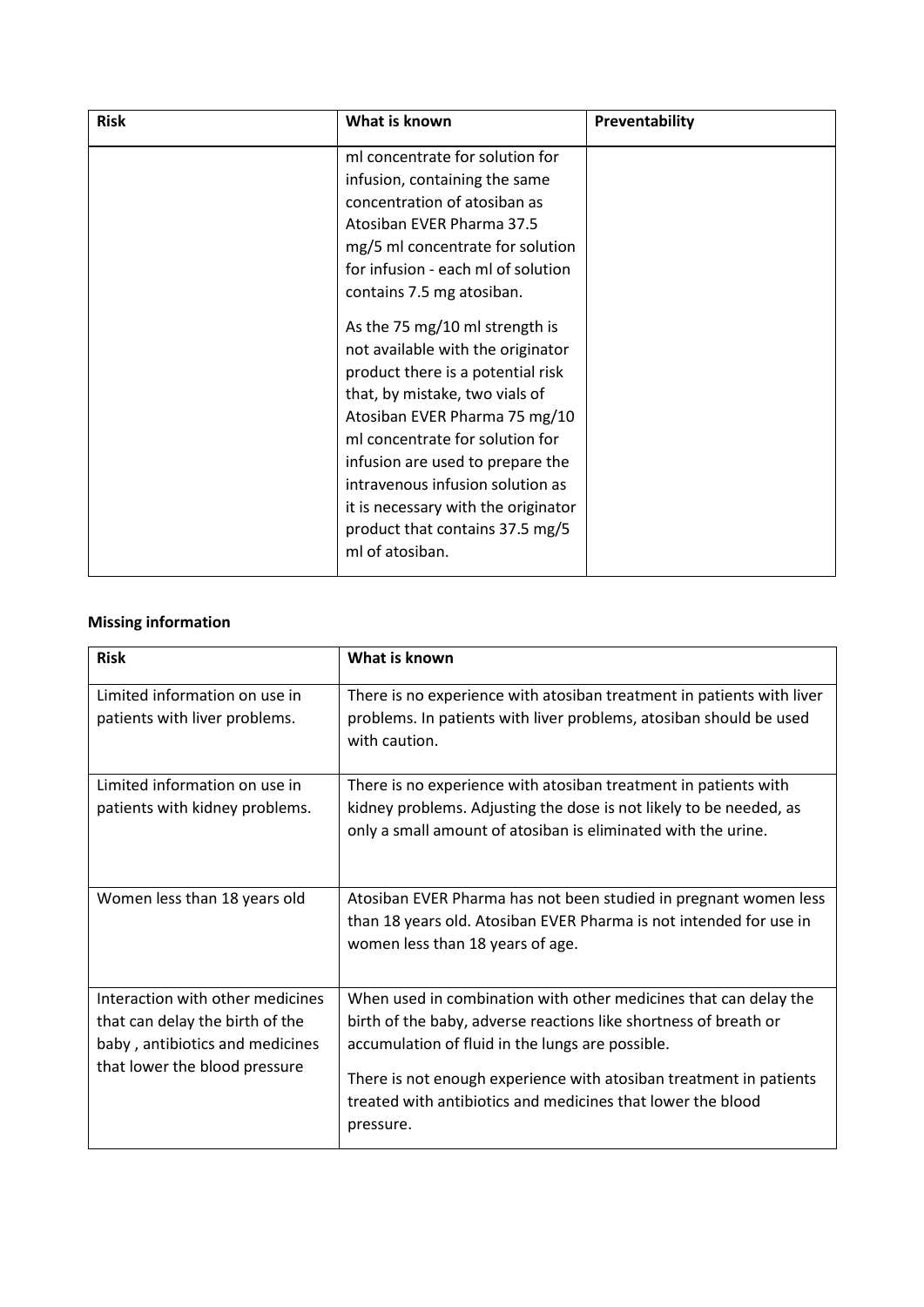| <b>Risk</b>          | What is known                                                                            |
|----------------------|------------------------------------------------------------------------------------------|
| Multiple pregnancies | There is no experience with atosiban treatment in patients with<br>multiple pregnancies. |

### *VI.2.5 Summary of risk minimisation measures by safety concern*

All medicines have a Summary of Product Characteristics (SmPC) which provides physicians, pharmacists and other health care professionals with details on how to use the medicine, the risks and recommendations for minimising them. An abbreviated version of this in lay language is provided in the form of the package leaflet (PL). The measures in these documents are known as routine risk minimisation measures.

This medicine has no additional risk minimisation measures.

### *VI.2.6 Planned post authorisation development plan*

N/A

# *VI.2.7 Summary of changes to the Risk Management Plan over time*

| <b>Version</b> | <b>Date</b>          | <b>Safety Concerns</b>                                                               | <b>Comment</b>                                                           |
|----------------|----------------------|--------------------------------------------------------------------------------------|--------------------------------------------------------------------------|
| 1.2            | 30. December<br>2015 | Dyspnoea and<br>pulmonary oedema                                                     | This safety concern has been added to the<br>important identified risks. |
| 1.2            | 30. December<br>2015 | Fetal harm                                                                           | This safety concern has been added to the<br>important potential risks.  |
| 1.2            | 30. December<br>2015 | Off label use                                                                        | This safety concern has been added to the<br>important potential risks.  |
| 1.2            | 30. December<br>2015 | Urinary tract infection                                                              | This safety concern has been added to the<br>important potential risks.  |
| 1.2            | 30. December<br>2015 | Interaction with other<br>tocolytics, antibiotics<br>and anti-hypertensive<br>agents | This safety concern has been added to the<br>missing information.        |
| 1.2            | 30. December<br>2015 | Multiple pregnancies                                                                 | This safety concern has been added to the<br>missing information.        |
| 1.3            | 21. March 2016       | <b>Medication error</b>                                                              | This safety concern has been added to the<br>important potential risks.  |